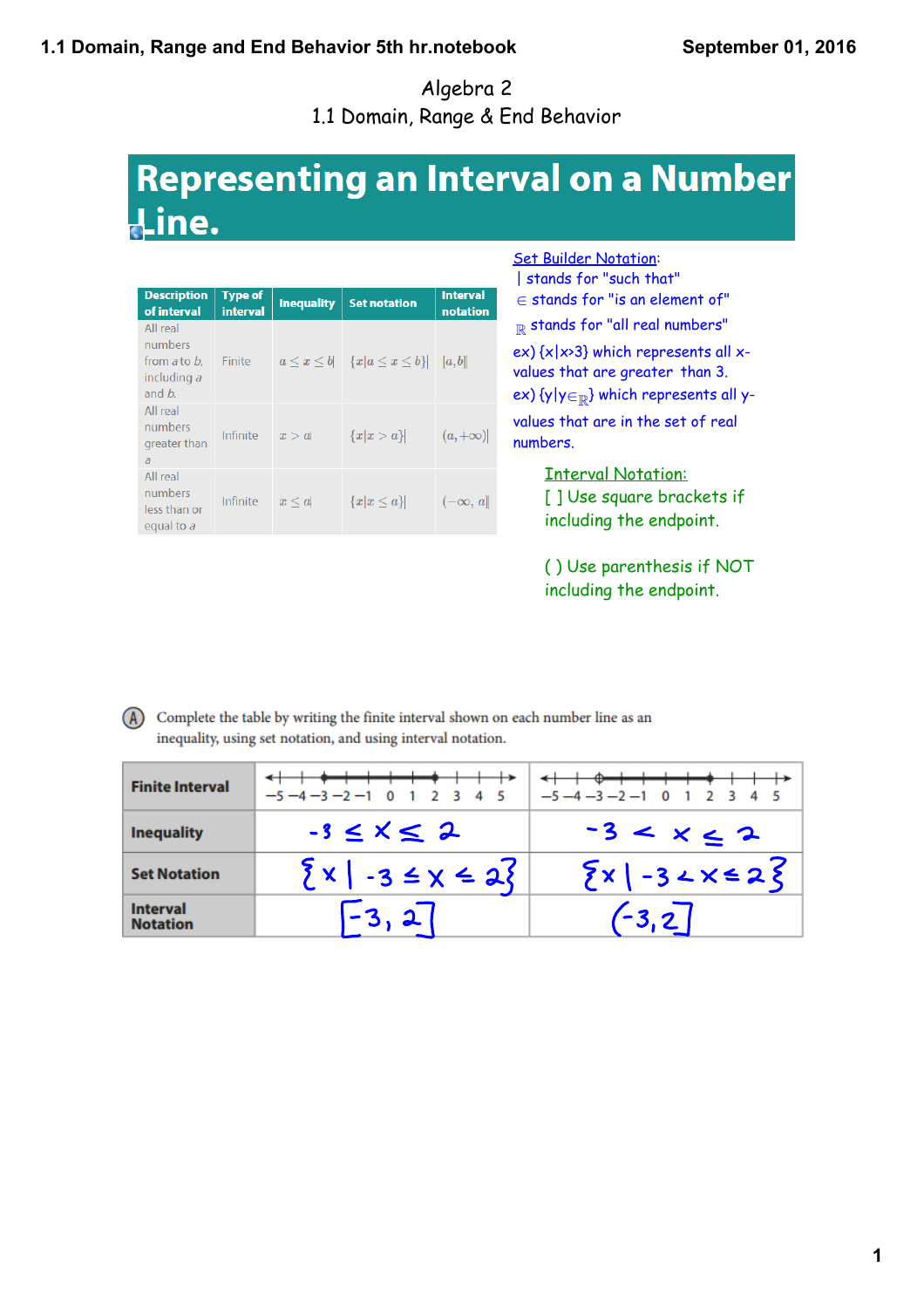# **1.1 Domain, Range and End Behavior 5th hr.notebook**

(B) Complete the table by writing the infinite interval shown on each number line as an inequality, using set notation, and using interval notation.

| <b>Infinite Interval</b>           | $-5 - 4 - 3 - 2 - 1$ 0 1 2 3 4 5 | $-5 - 4 - 3 - 2 - 1$ 0 1 2 3 4 5 |
|------------------------------------|----------------------------------|----------------------------------|
| <b>Inequality</b>                  | $x \leq 2$                       | x > z                            |
| <b>Set Notation</b>                | $\{x \mid x \in \mathcal{X}\}$   | $\{x \mid x > a\}$               |
| <b>Interval</b><br><b>Notation</b> | $\mathcal{L}$ -00, 2             | $(2, \infty)$                    |

Reflect

1. Consider the interval shown on the number line.



a. Represent the interval using interval notation.

**b.** What numbers are in this interval?

2. What do the intervals  $[0, 5]$ ,  $[0, 5)$ , and  $(0, 5)$  have in common? What makes them different?

|  |            | All are between U & 5 |                                   |  |
|--|------------|-----------------------|-----------------------------------|--|
|  |            |                       | but some include the endpoints of |  |
|  | Some don't |                       |                                   |  |

Discussion The symbol  $\cup$  represents the *union* of two sets. What do you think the notation 3.  $-\infty$ , 0)  $\cup$  (0,  $+\infty$ ) represents? -)

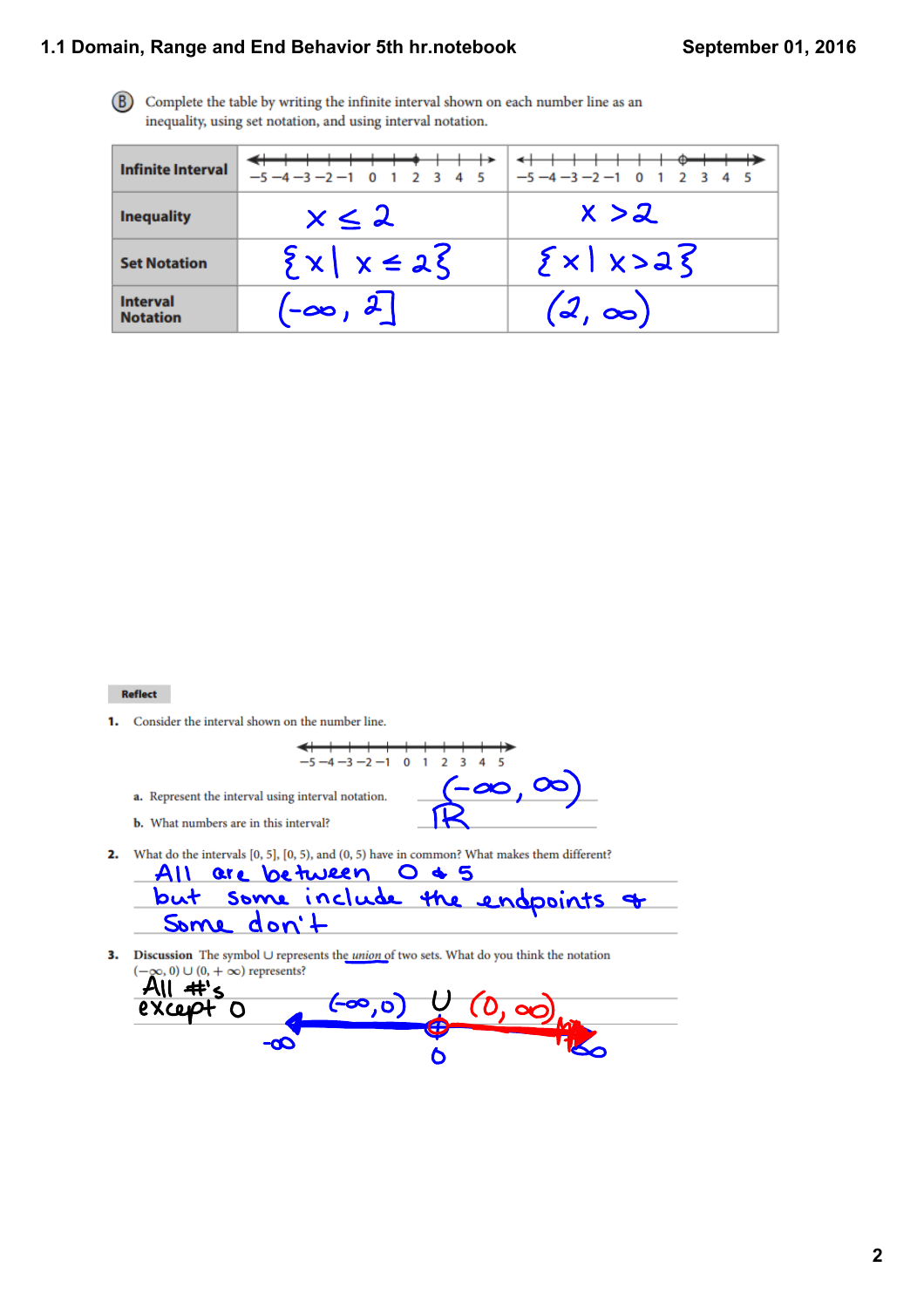Domain: the set of x-values that can be put into a function.

Range: the set of y-values  $[f(x)]$  that come out of a function.

End Behavior: describes what happens to the y-values as the xvalues increase or decrease without bound. Always written like:  $As \times \rightarrow \infty$ ,  $f(x) \rightarrow$  \_\_\_\_\_\_ As  $x \rightarrow -\infty$ ,  $f(x) \rightarrow$ 

Example: Write the end behavior of the following graph.



 $As x \rightarrow \infty$ ,  $f(x) \rightarrow \infty$ As  $x \rightarrow -\infty$ ,  $f(x) \rightarrow -\infty$ 

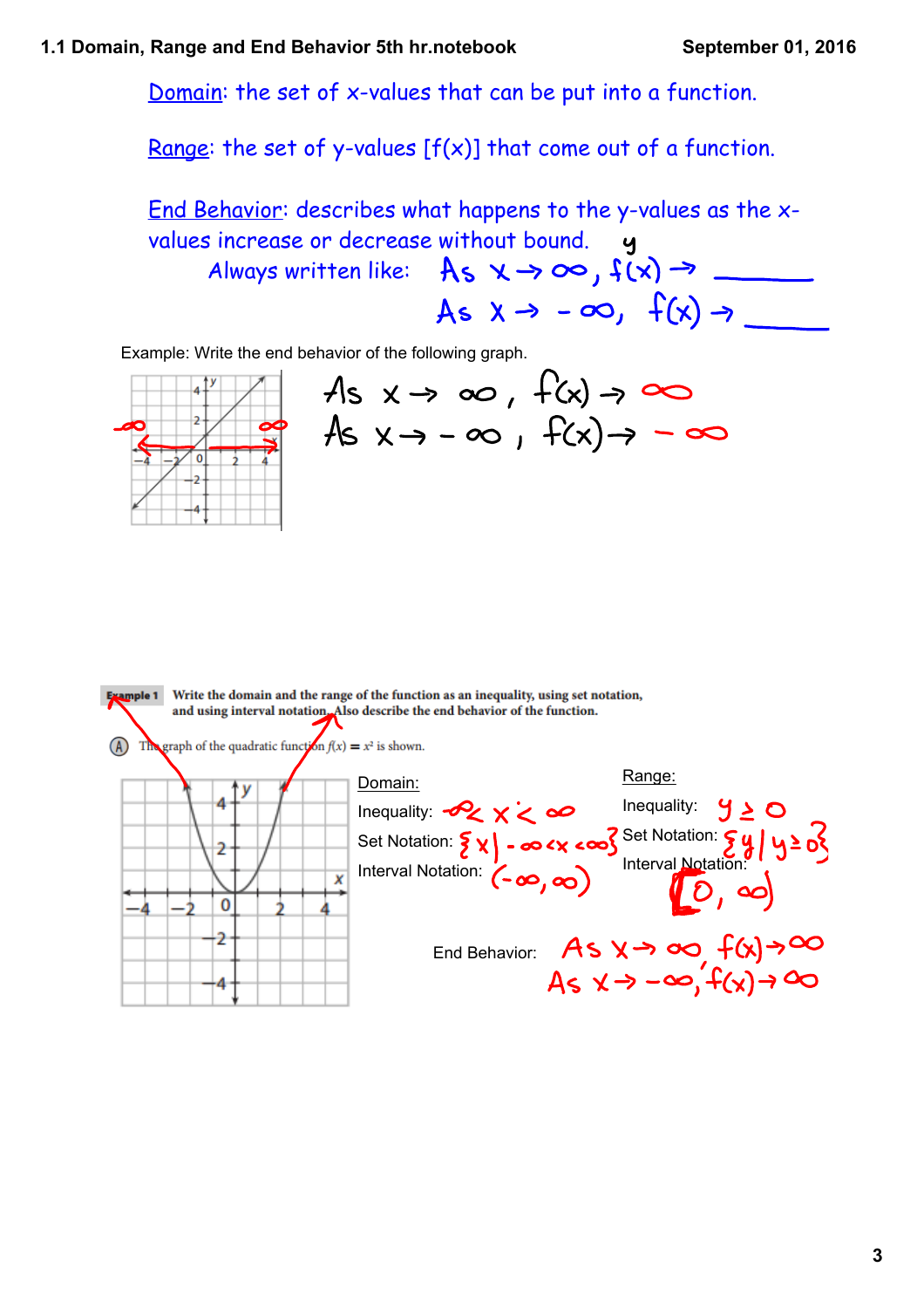#### **September 01, 2016**

#### **1.1 Domain, Range and End Behavior 5th hr.notebook**

(B) The graph of the exponential function  $f(x) = 2^x$  is shown.



Domain: X'S Range: Y's Inequality: **In**equality: Set Notation: Set Notation: Interval Notation:<br>  $(-\infty, \infty)$ Interval Notation:  $(o, \infty)$ End Behavior:  $A_5 \times \rightarrow \infty$ ,  $f(x) \rightarrow \infty$ <br> $A_5 \times \rightarrow -\infty$ ,  $f(x) \rightarrow \odot$ 

#### **Graphing a Linear Function on** a Restricted Domain



Unless otherwise stated, a function is assumed to have a domain consisting of all real numbers

 $(-\infty, \infty)$ 

Sometimes a function may have a restricted domain. If the rule for a function and its restricted domain are given, you can draw its graph and then identify its range.

**Example 2** For the given function and domain, draw the graph and identify the range using the same notation as the given domain.  $-4$ (A)  $f(x) = \frac{3}{4}x + 2$  with domain [-4, 4]<br> $y = \sqrt{2 \cdot 4}$ 

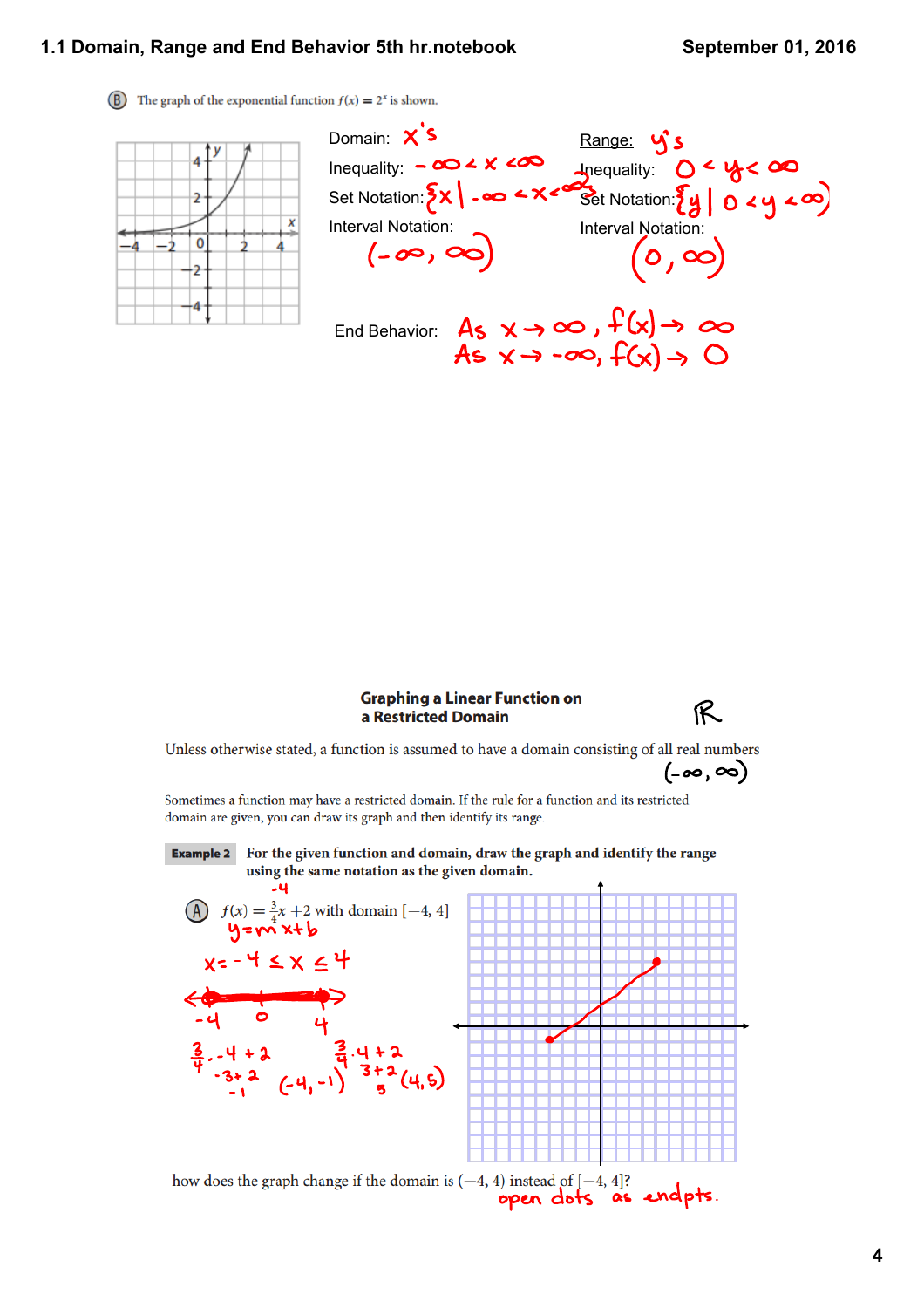## **1.1 Domain, Range and End Behavior 5th hr.notebook**



In Part B, what is the end behavior as  $x$  increases without bound? Why can't you talk about the end behavior as x decreases without bound: Why can't you'll<br>behavior as x decreases without bound?<br> $\frac{As}{x} \times \rightarrow \infty$ ,  $f(x) \rightarrow \infty$ 

### **Your Turn**

For the given function and domain, draw the graph and identify the range using the same notation as the given domain.

$$
f(x) = -\frac{1}{2}x + 2 \text{ with domain} \{-6\} x \{2\}
$$
  
•  $(-6, 5)$   $- \frac{1}{2} \cdot -6 + 2 = 5$   
0  $(2, 1)$   $- \frac{1}{2} \cdot 2 + 2 = 1$   
Range:  $1 < y \{5\}$ 

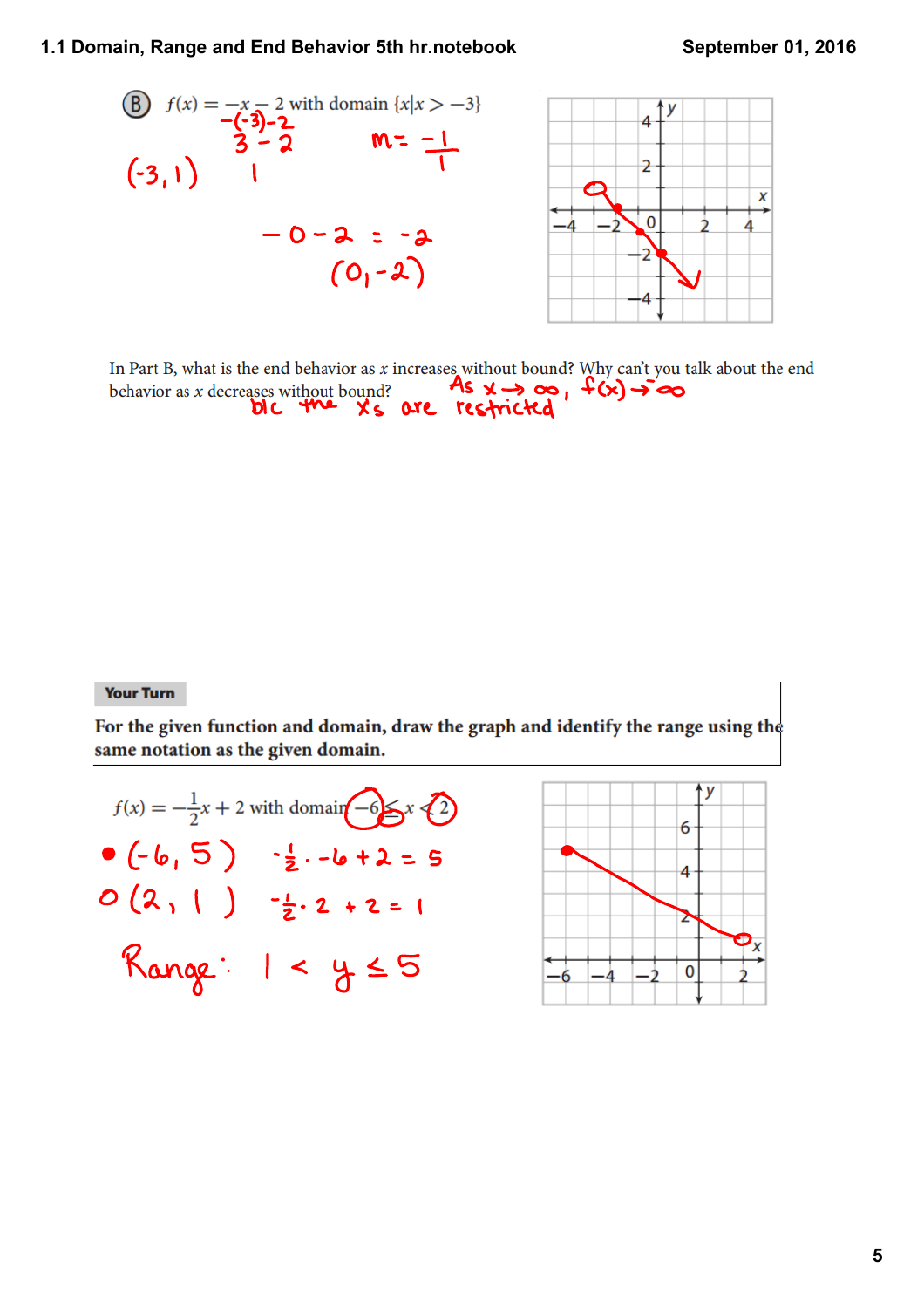#### **Modeling with a Linear Function Explain 3**  $\sigma$

Recall that when a real-world situation involves a constant rate of change, a linear function is a reasonable model for the situation. The situation may require restricting the function's domain.

Write a function that models the given situation. Determine a domain from **Example 3** the situation, graph the function using that domain, and identify the range.

(A) Joyce jogs at a rate of 1 mile every 10 minutes for a total of 40 minutes. (Use inequalities for the domain and range of the function that models this situation.)  $P^{\bullet}$   $Q \leq t \leq 40$  $D = R \cdot T$ Slope  $Q = R \cdot T$ <br>
Slope  $Q = R \cdot T$ <br>
Slope  $Q = R \cdot T$ ปก 10

(B) A candle 6 inches high burns at a rate of 1 inch every 2 hours for 5 hours. (Use interval notation for the domain and range of the function that models this situation.)

| 12<br>The candle's burning rate is<br>in./h.                        |  |
|---------------------------------------------------------------------|--|
| The candle's height $h$ (in inches) at any time                     |  |
| t (in hours) is modeled by $h(t) =$                                 |  |
|                                                                     |  |
| Since the candle burns for 5 hours, the domain is restricted to the |  |
|                                                                     |  |
| $5 = 5 = 2.5$<br>interval $ 0, 5 $                                  |  |
|                                                                     |  |
| 2.5<br>The range is                                                 |  |
|                                                                     |  |
|                                                                     |  |
|                                                                     |  |
|                                                                     |  |
|                                                                     |  |